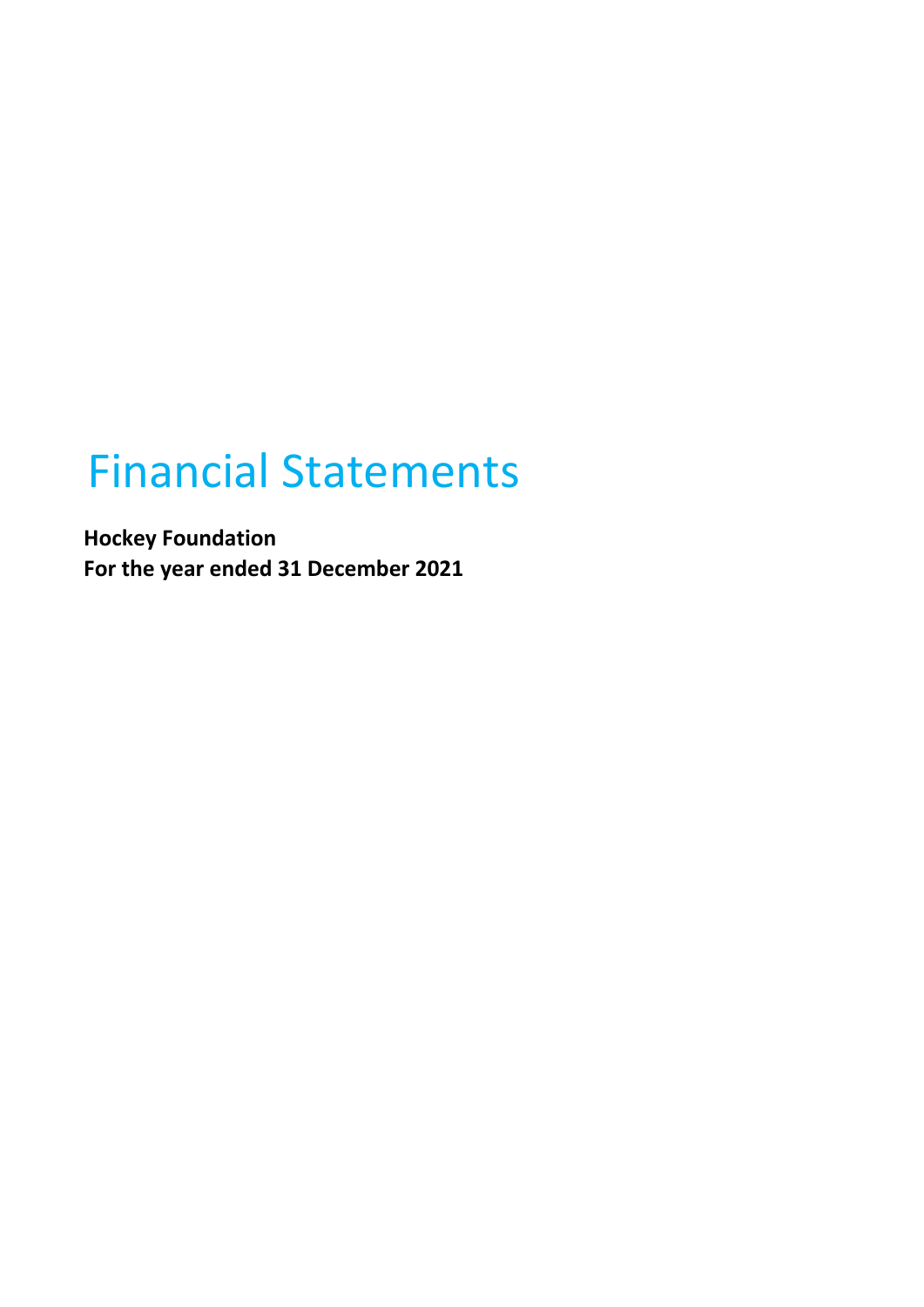## **Contents**

- Independent Auditor's Report
- Directory
- Approval of Financial Statements
- Statement of Comprehensive Revenue and Expenses
- Statement of Changes in Net Assets/Equity
- Statement of Financial Position
- Statement of Cash Flows
- Notes to Financial Statements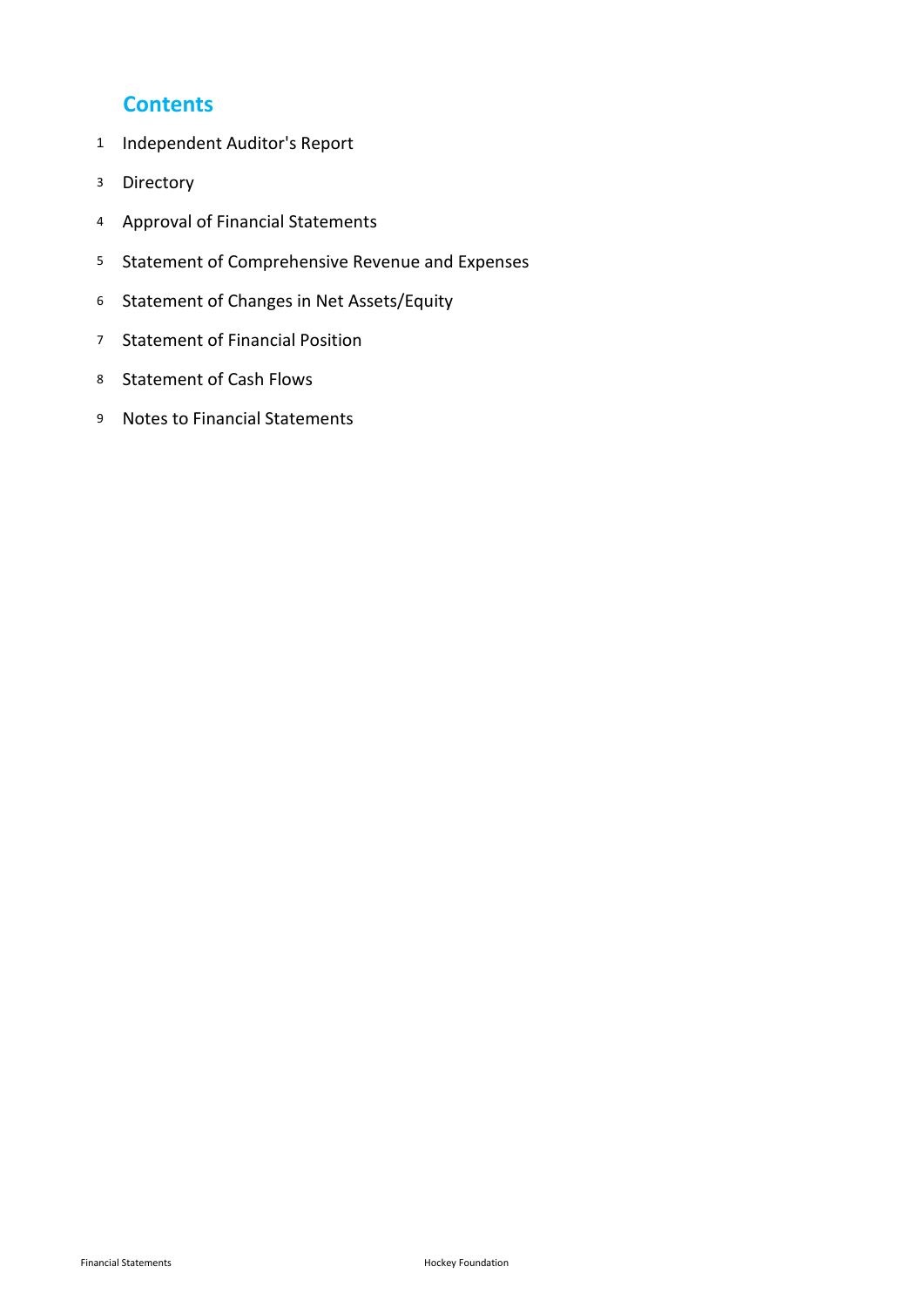

## **INDEPENDENT AUDITOR'S REPORT TO THE TRUSTEES OF THE HOCKEY FOUNDATION**

### **Opinion**

comprise the statement of financial position as at 31 December 2021, and the statement of comprehensive revenue and expense, statement of changes in net assets/equity and cash flow We have audited the financial statements of Hockey Foundation ("the Foundation"), which comprehensive revenue and expense, statement of changes in net assets/equity and cash flow statement for the year then ended, and notes to the financial statements, including a summary of significant accounting policies.

In our opinion, the accompanying financial statements present fairly, in all material respects, the financial position of the Foundation as at 31 December 2021, and its financial performance and its cash flows for the year then ended in accordance with Public Benefit Entity Standards Reduced Disclosure Regime ("PBE Standards RDR") issued by the New Zealand Accounting Standards Board.

### **Basis for Opinion**

We conducted our audit in accordance with International Standards on Auditing (New Zealand) ("ISAs (NZ)"). Our responsibilities under those standards are further described in the *Auditor's Responsibilities for the Audit of the Financial Statements* section of our report. We are independent of the Foundation in accordance with Professional and Ethical Standard 1 *International Code of Ethics for Assurance Practitioners (including International Independence Standards) (New Zealand)* issued by the New Zealand Auditing and Assurance Standards Board, and we have fulfilled our other ethical responsibilities in accordance with these requirements. We believe that the audit evidence we have obtained is sufficient and appropriate to provide a basis for our opinion.

Other than in our capacity as auditor we have no relationship with, or interests in, the Foundation.

## **Trustees' Responsibilities for the Financial Statements**

The Trustees are responsible on behalf of the Foundation for the preparation and fair presentation of the financial statements in accordance with PBE Standards RDR, and for such internal control as the Trustee's determine necessary to enable the preparation of financial statements that are free from material misstatement, whether due to fraud or error.

In preparing the financial statements, the Trustees are responsible on behalf of the Foundation for assessing the Foundation's ability to continue as a going concern, disclosing, as applicable, matters related to going concern and using the going concern basis of accounting unless the Trustee's either intend to liquidate the Foundation or to cease operations, or have no realistic alternative but to do so.

### **Auditor's Responsibilities for the Audit of the Financial Statements**

Our objectives are to obtain reasonable assurance about whether the financial statements as a whole are free from material misstatement, whether due to fraud or error, and to issue an auditor's report that includes our opinion. Reasonable assurance is a high level of assurance, but is not a guarantee that an audit conducted in accordance with ISAs (NZ) will always detect a material misstatement when it exists. Misstatements can arise from fraud or error and are considered material if, individually or in the aggregate, they could reasonably be expected to influence the decisions of users taken on the basis of these financial statements.

A further description of our responsibilities for the audit of the financial statements is located at the External Reporting Board's website at: [https://www.xrb.govt.nz/assurance-standards/auditors](https://www.xrb.govt.nz/assurance-standards/auditors-responsibilities/audit-report-8/)[responsibilities/audit-report-8/.](https://www.xrb.govt.nz/assurance-standards/auditors-responsibilities/audit-report-8/)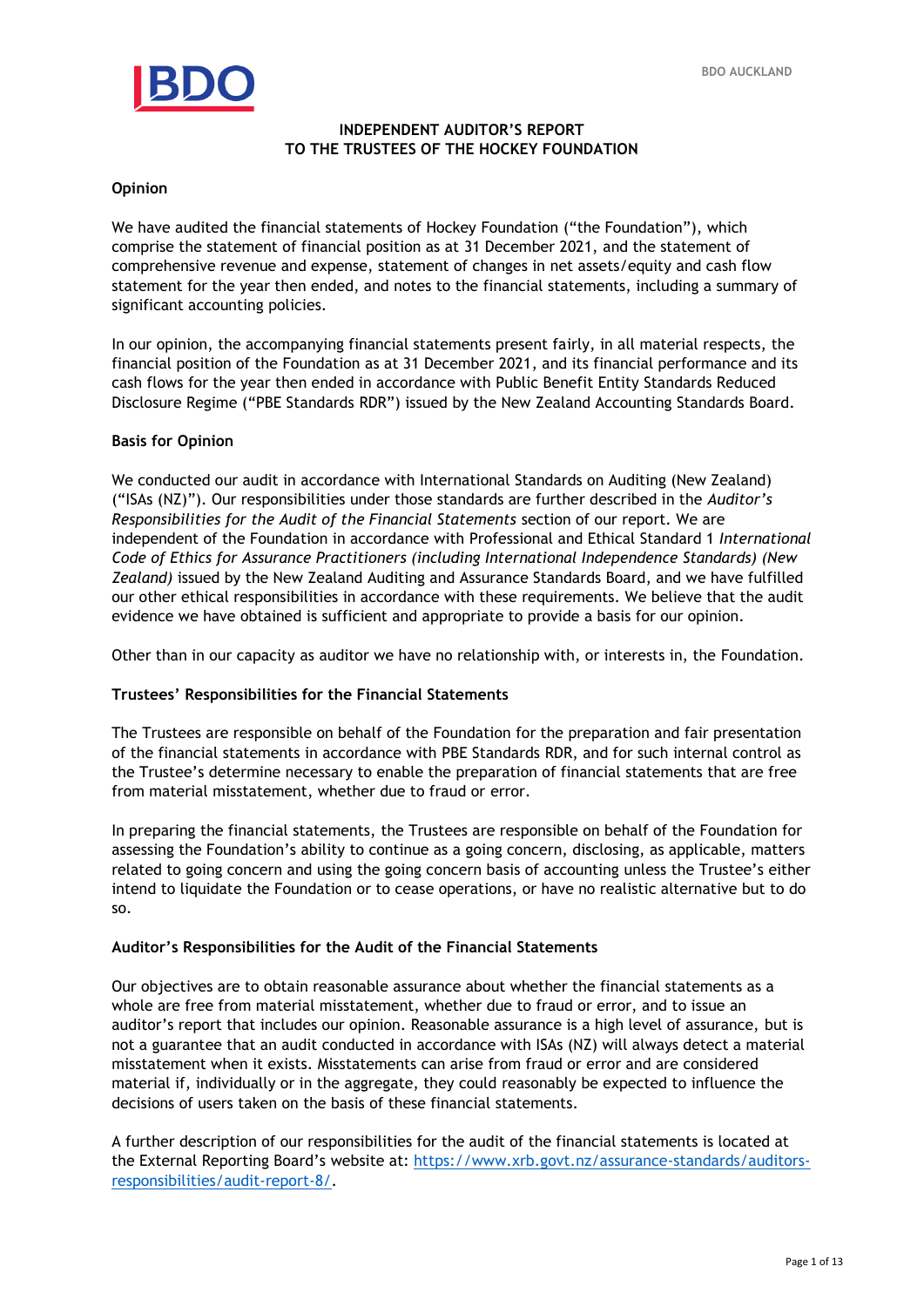

This description forms part of our auditor's report.

### **Who we Report to**

undertaken so that we might state those matters which we are required to state to them in an auditor's report and for no other purpose. To the fullest extent permitted by law, we do not ac This report is made solely to the Foundation's Trustee's, as a body. Our audit work has been auditor's report and for no other purpose. To the fullest extent permitted by law, we do not accept or assume responsibility to anyone other than the Foundation and the Foundation's Trustee's as a body, for our audit work, for this report or for the opinions we have formed.

BDO Auckland

BDO Auckland Auckland New Zealand 22 March 2022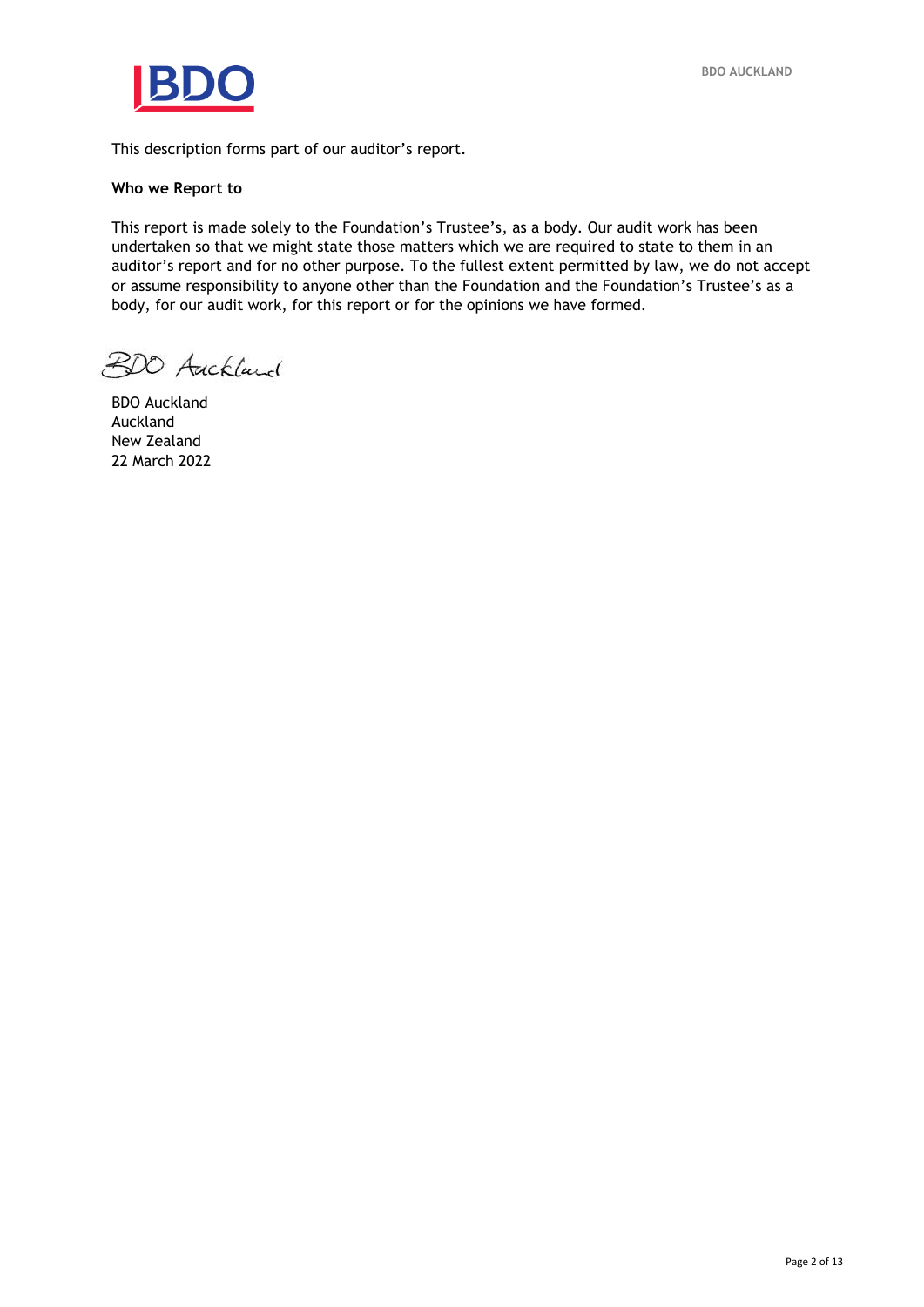## **Directory**

## **Hockey Foundation For the year ended 31 December 2021**

### **Nature of business**

The Hockey Foundation has the following objectives; to promote and support participation in the amateur sport of hockey in New Zealand, and to educate New Zealanders through the amateur sport of hockey (by the promotion of participation in hockey and the education of the public as to the health benefits of hockey, both physical and mental, for themselves and the community in general).

#### **Board of Trustees**

Alan Brodie Lints (Chair)

Angela Turkington

Anthony Mark Morris

Dave Wigmore

Hamish Clentworth

Sarah Catherine Giltrap (Resigned Aug 2021)

AUT Millennium, 17 Antares Place, Rosedale, Auckland 0632 Physical Address

## Postal Address

AUT Millennium, 17 Antares Place, Rosedale, Auckland 0632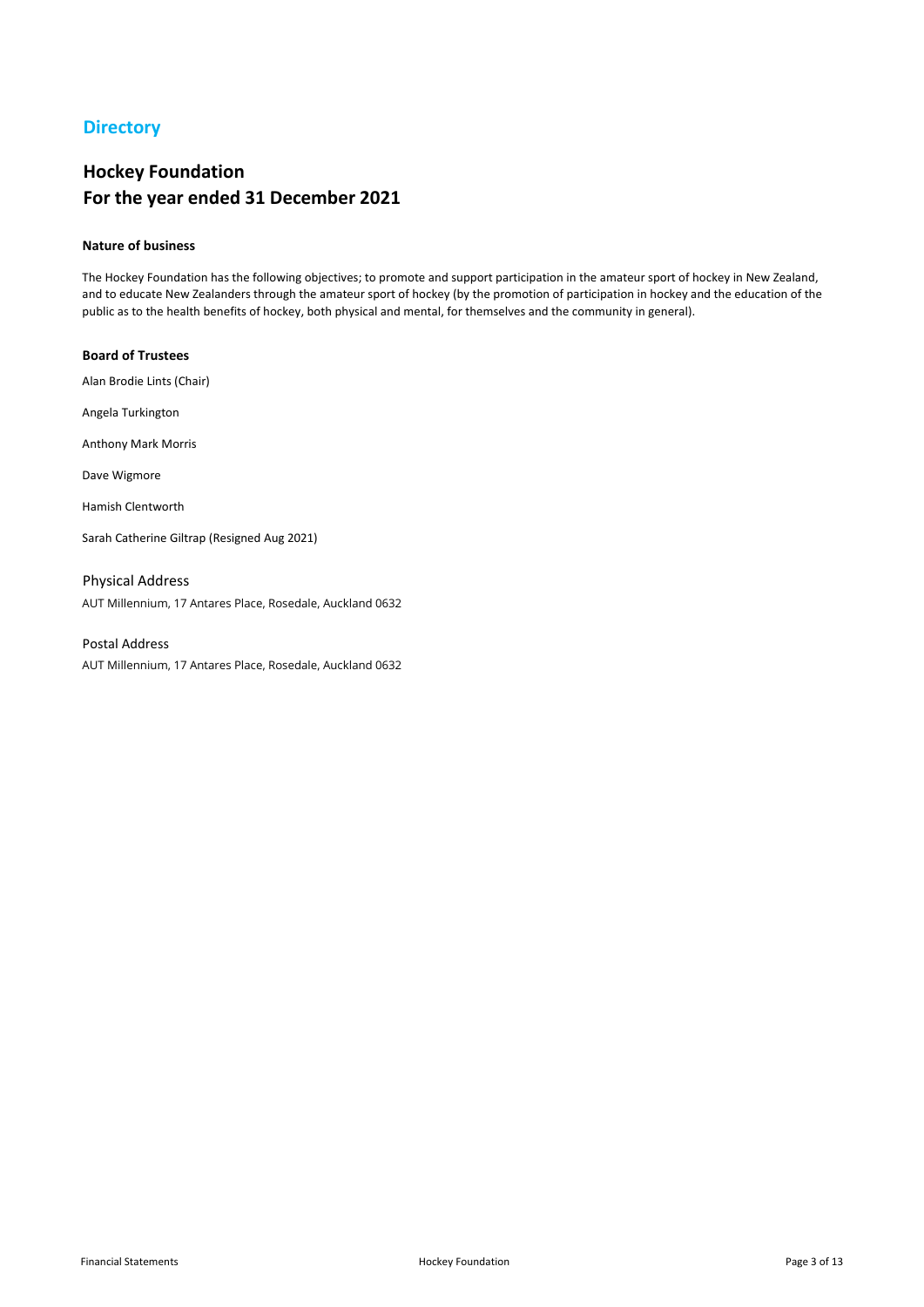## **Approval of Financial Statements**

## **Hockey Foundation For the year ended 31 December 2021**

The Trustees are pleased to present the approved financial statements of the Hockey Foundation for year ended 31 December 2021.

The Trustees and management accept responsibility for the preparation of the financial statements and judgements used in them, and hereby adopt the financial statements as presented. They also accept the responsibility for establishing and maintaining a system of internal control designed to provide reasonable assurance as to the integrity and reliability of financial reporting. In the opinion of the Trustees and management, the financial statements for the year ended 31 December 2021 fairly reflect the financial position, financial performance and cash flows of the Hockey Foundation.

APPROVED

Alan Brodie Lints

Chair

Date: 15 March 2022

Anthony Mark Morris

Trustee

Date: 15 March 2022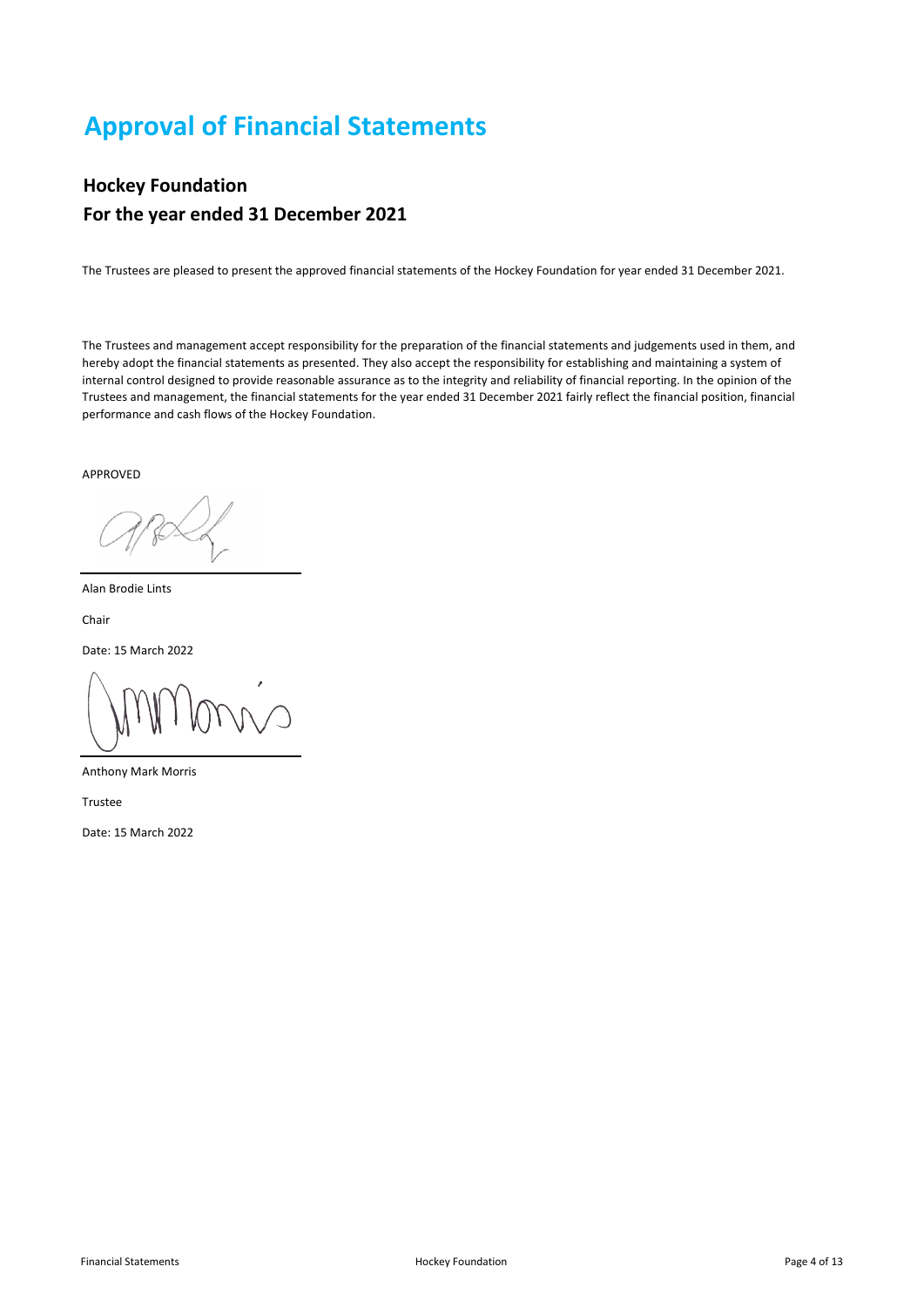## Statement of Comprehensive Revenue and Expenses

## Hockey Foundation

For the year ended 31 December 2021

|                                                              | <b>NOTES</b> | 2021    | 2020      |
|--------------------------------------------------------------|--------------|---------|-----------|
| Revenue                                                      |              |         |           |
| Revenue from non-exchange transactions                       |              |         |           |
| Donations                                                    |              | 223,616 | 82,040    |
| Total Revenue from non-exchange transactions                 | 8            | 223,616 | 82,040    |
| Revenue from exchange transactions                           |              |         |           |
| <b>Functions and events</b>                                  |              | 2,576   |           |
| Other operating revenue                                      |              | 86,788  | 30,372    |
| Interest earned                                              |              | 15,276  | 19,936    |
| Dividend income                                              |              | 22,501  | 14,919    |
| Total Revenue from exchange transactions                     |              | 127,141 | 65,227    |
| <b>Total Revenue</b>                                         |              | 350,757 | 147,267   |
| <b>Expenses</b>                                              |              |         |           |
| <b>Other Expenses</b>                                        |              | 342,094 | 220,756   |
| <b>Total Expenses</b>                                        | 6            | 342,094 | 220,756   |
| Surplus/(Deficit) for the Year                               |              | 8,663   | (73, 489) |
| <b>Total Other Comprehensive Income Revenue and Expenses</b> |              | 8,663   | (73, 489) |

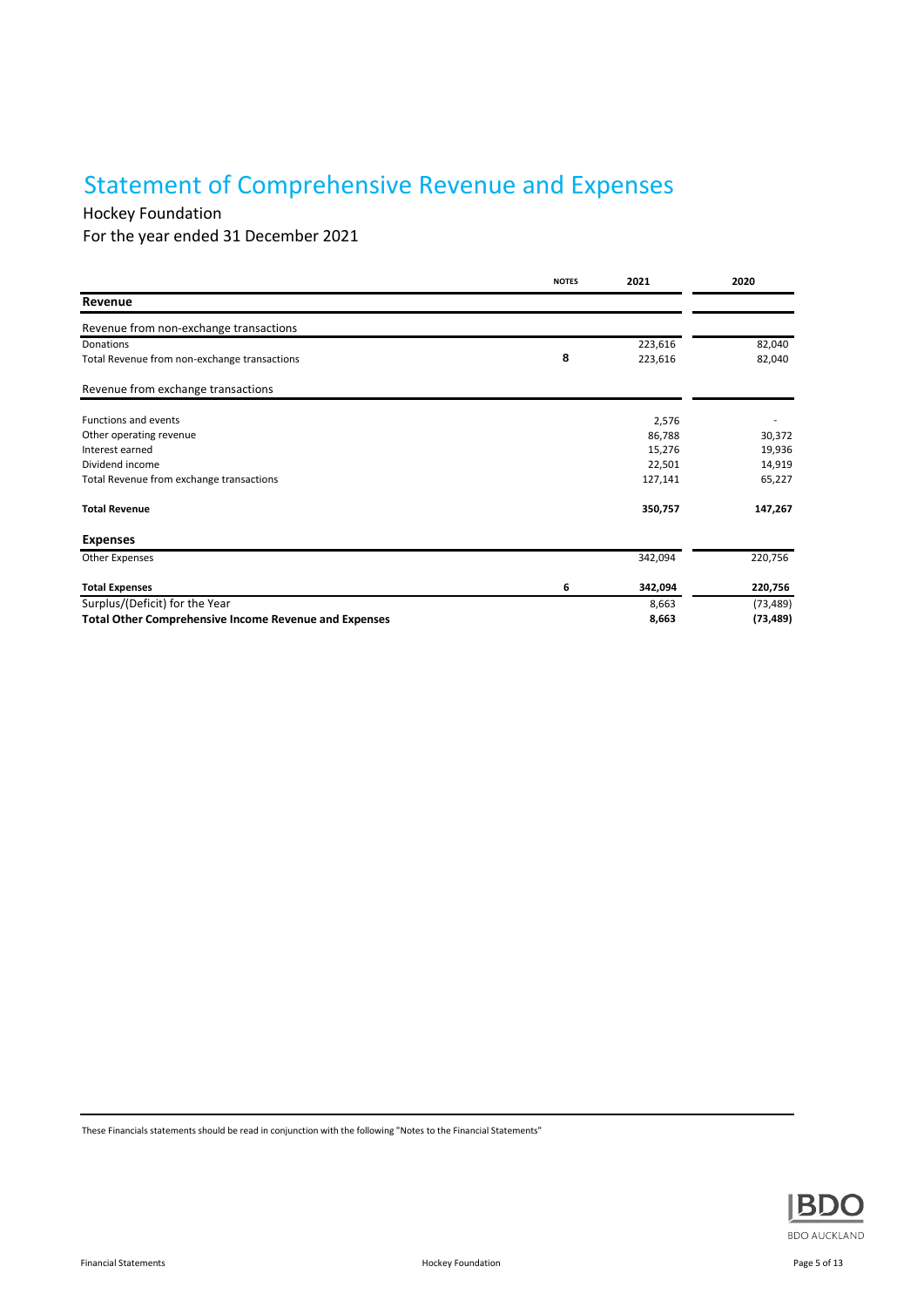## Statement of Changes in Net Assets/Equity

Hockey Foundation

For the year ended 31 December 2021

|                                                    | <b>NOTES</b> | 2021      | 2020      |
|----------------------------------------------------|--------------|-----------|-----------|
| <b>Equity</b>                                      |              |           |           |
| Accumulated Comprehensive Revenue and Expenses     |              |           |           |
| Surplus/(Deficit) for the Year                     |              | 8,663     | (73, 489) |
| Retained Earnings brought forward                  |              | 1,570,954 | 1,644,443 |
| Total Accumulated Comprehensive Revenue & Expenses |              | 1,579,617 | 1,570,954 |
| <b>Other Reserves</b>                              | 5.           | 50.000    | 50,000    |
| <b>Total Equity</b>                                |              | 1,629,617 | 1,620,954 |

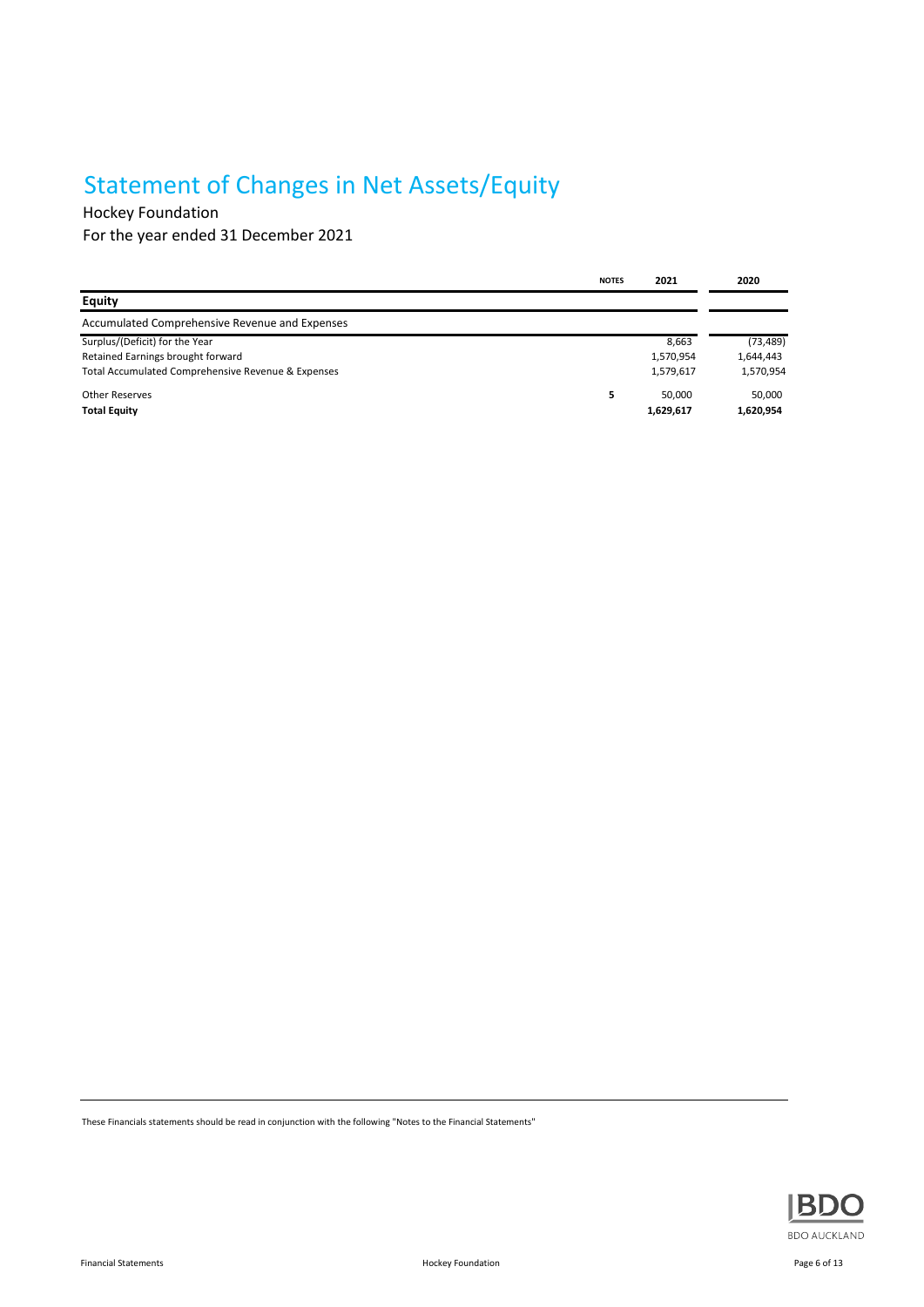## Statement of Financial Position

Hockey Foundation As at 31 December 2021

|                                               | <b>NOTES</b>   | 2021      | 2020      |
|-----------------------------------------------|----------------|-----------|-----------|
| <b>Assets</b>                                 |                |           |           |
| <b>Current Assets</b>                         |                |           |           |
| Cash and Cash Equivalents                     | 3              | 24,859    | 111,289   |
| Investments                                   | 4              | 1,617,536 | 1,633,969 |
| <b>Total Current Assets</b>                   |                | 1,642,395 | 1,745,258 |
| <b>Total Assets</b>                           |                | 1,642,395 | 1,745,258 |
| <b>Liabilities</b>                            |                |           |           |
| <b>Current Liabilities</b>                    |                |           |           |
| <b>Trade and Other Creditors</b>              | $\overline{2}$ | 5,363     | 54        |
| <b>Employee Entitlements</b>                  |                | 5,348     | 2,183     |
| Income in Advance                             |                | 2,067     | 122,067   |
| <b>Total Current Liabilities</b>              |                | 12,778    | 124,304   |
| <b>Total Liabilities</b>                      |                | 12,778    | 124,304   |
| <b>Net Assets</b>                             |                | 1,629,617 | 1,620,954 |
|                                               |                |           |           |
| <b>Accumulated Funds</b>                      |                |           |           |
| Accumulated Comprehensive Revenue and Expense |                | 1,579,617 | 1,570,954 |
| <b>Other Reserves</b>                         |                | 50,000    | 50,000    |
| <b>Total Accumulated Funds</b>                |                | 1,629,617 | 1,620,954 |

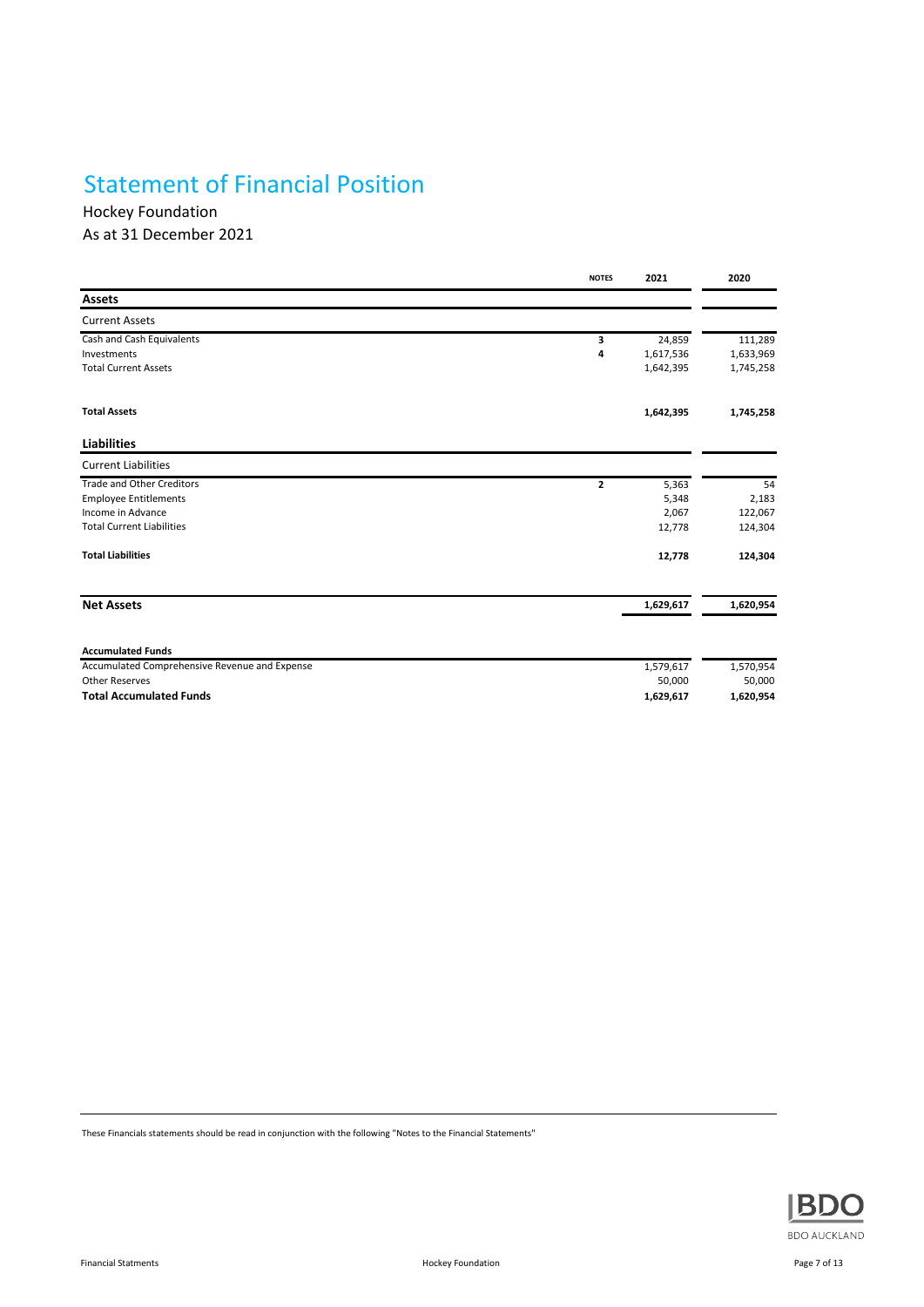## Statement of Cash Flows

Hockey Foundation

For the year ended 31 December 2021

|                                                     | <b>NOTES</b> | 2021       | 2020       |
|-----------------------------------------------------|--------------|------------|------------|
| <b>Cash Flow from Operating Activities</b>          |              |            |            |
| Cash Receipts from Operations, events and donations |              | 106,192    | 202,040    |
| Interest income                                     |              | 15,276     | 19,936     |
| Dividend income                                     |              | 22,501     | 14,919     |
| Cash Payments to suppliers                          |              | (42, 498)  | (119,096)  |
| Grants paid                                         |              | (291, 122) | (169, 956) |
| <b>Total Cash Flows from Operating Activities</b>   |              | (189, 651) | (52, 157)  |
| <b>Cash Flow from Investing Activities</b>          |              |            |            |
| Sale/(Purchase) of investments                      |              | 103,221    | 74,829     |
| <b>Total Cash Flows from Investing Activities</b>   |              | 103,221    | 74,829     |
| Net Increase/(Decrease) in Cash                     |              | (86, 430)  | 22,672     |
| <b>Cash Balances</b>                                |              |            |            |
| Cash and cash equivalents at beginning of period    |              | 111,289    | 88,617     |
| Cash and cash equivalents at the end of period      | 3            | 24,859     | 111,289    |
| Net change in cash for period                       |              | (86, 430)  | 22,672     |

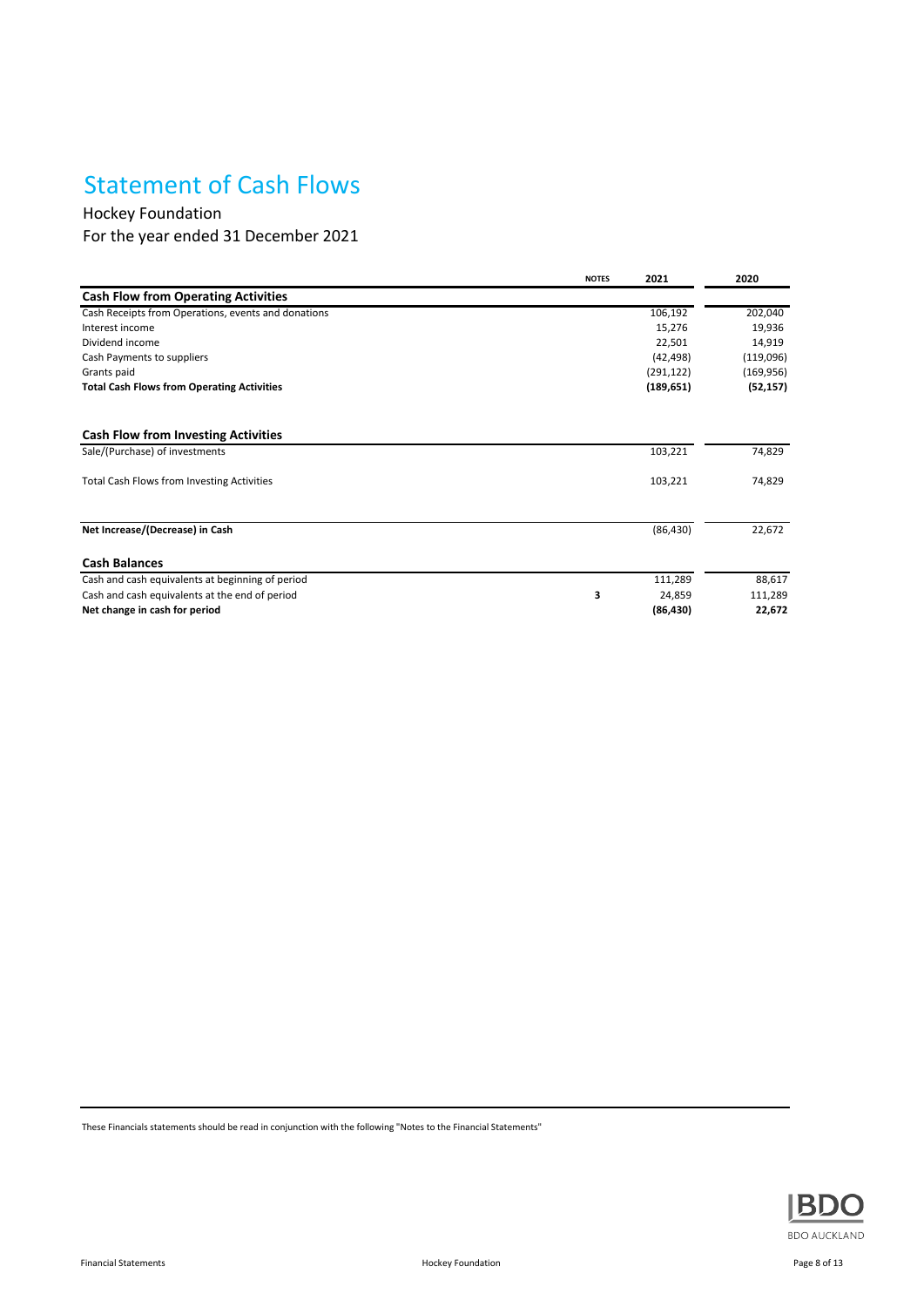## Notes to the Financial Statements

## Hockey Foundation For the year ended 31 December 2021

#### **1.1 Basis of Preparation**

The reporting entity is the Hockey Foundation. The Hockey Foundation is domiciled in New Zealand and registered under the Charities Act 2005. The significant accounting policies used in the preparation of these financial statements are set out below. These financial statements have been prepared on the basis of historical cost, as modified by the fair value measurement of non-derivative financial instruments measured at fair value through surplus or deficit. These financial statements have been prepared in accordance with Generally Accepted Accounting Practice in New Zealand ("NZ GAAP"). They comply with Public Benefit Entity International Public Sector Accounting Standards Reduced Disclosure Regime ("PBE IPSAS RDR") and other applicable financial reporting standards as appropriate for Tier 2 Not-For-Profit entities and disclosure concessions have been applied. For the purposes of complying with NZ GAAP, the Hockey Foundation is a public benefit not-for-profit entity. The Trustees have elected to report in acDuring the lockdown period, the Hockey Foundation was operati

#### **Accounting policies**

The accounting policies detailed in the following notes have been applied consistently to all periods presented in these financial statements. There have been no new accounting standards adopted by the Hockey Foundation for the year ended 31 December 2021. PBE FRS 48 Service Performance Reporting and PBE IPSAS 41 Financial Instruments are effective from 1 January 2022 and will require adoption in the financial statements for the year ending 31 December 2022

#### **1.2 Revenue**

Revenue is recognised to the extent that it is probable that the economic benefit will flow to the Hockey Foundation and revenue can be reliably measured. Revenue is measured at the fair value of the consideration received. The following specific recognition criteria must be met before revenue is recognised.

#### **Revenue from non-exchange transactions**

Non exchange transactions are those where the Group Receives an inflow of resources (i.e. cash and other tangible or intangible items) but provides no (or nominal) direct consideration in return.

Inflows of resources from non-exchange transactions that are recognised as assets are recognised as non-exchange revenue, to the extent that a liability is not recognised in respect to the same inflow.

The following specific recognition criteria in relation the Group's non-exchange transaction revenue streams must also be met before revenue is recognised:

#### *Donations*

Donations revenue includes donations given from the general public, charitable organisations, philanthropic organisations and businesses. Donation revenue is recognised when received unless there is conditions attached to the grant in which case this is recognised when the conditions attached have been complied with. Where there are unfulfilled conditions attached to the donation and there is a requirement to repay any unspent monies, the amount relating to the unfulfilled condition is recognised as a liability and released to revenue when the conditions are fulfilled.

#### **Revenue from exchange transactions**

#### *Interest and dividend income*

Interest revenue is recognised as it accrues, using the effective interest method. Dividend income is recognised when the Foundation's right to receive payment is established and the amount can be reliably measured.

#### **1.3 Financial instruments**

Financial assets and financial liabilities are recognised when the Hockey Foundation becomes a party to the contractual provisions of the financial instrument.

The Hockey Foundation derecognises a financial asset or, where applicable, a part of a financial asset or part of a group of similar financial assets when the rights to receive cash flows from the asset have expired or are waived, or the Hockey Foundation has transferred its rights to receive cash flows from the asset or has assumed an obligation to pay the received cash flows in full without material delay to a third party; and either:

- The Hockey Foundation has transferred substantially all the risks and rewards of the asset; or

- The Hockey Foundation has neither transferred nor retained substantially all the risks and rewards of the asset, but has transferred control of the asset.

 - Hockey Foundation derecognises a financial liability when its contractual obligations are discharged, cancelled, or expire. Hockey Foundation also derecognises financial assets and financial liabilities when there has been significant changes to the terms and/or the amount of contractual payments to be received/paid.

- Financial assets and liabilities are offset and the net amount presented in the statement of financial position when, and only when, Hockey Foundation has a legal right to offset the amounts and intends either to settle on a net basis or to realise the asset and settle the liability simultaneously.

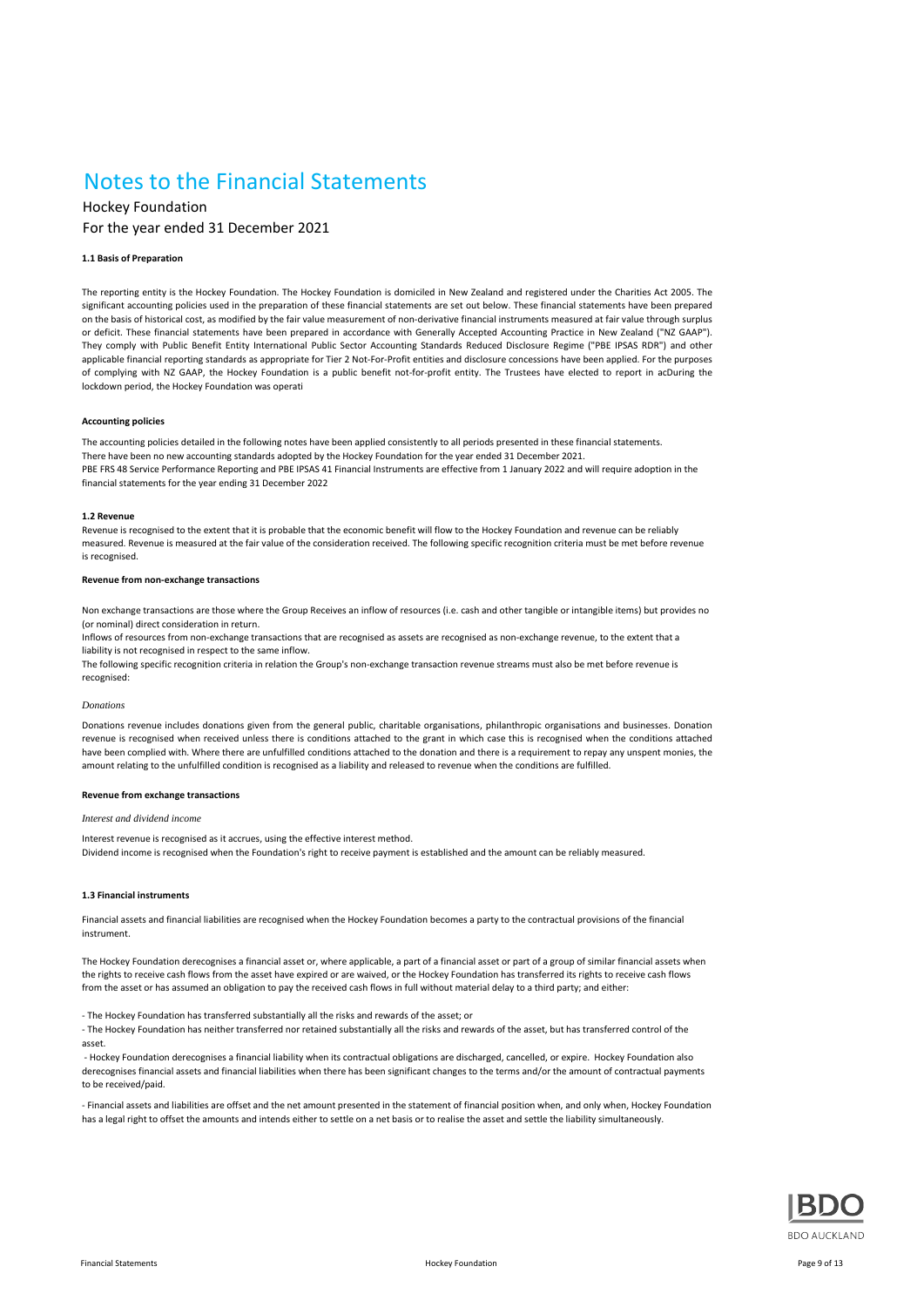Liabilities are recognised in relation to inflows of resources from non-exchange transactions when there is a resulting present obligation as a result of the non-exchange transactions, where both:

 - It is probable that an outflow of resources embodying future economic benefit or service potential will be required to settle the obligation, and - The amount of the obligation can be reliably estimated.

#### **Financial assets**

Financial assets can be classified as financial assets at fair value through surplus or deficit, loans and receivables, held-to-maturity investments or available-for-sale financial assets. The classifications of the financial assets are determined at initial recognition.

The categorisation determines subsequent measurement and whether any resulting income and expense is recognised in surplus or deficit or in other comprehensive revenue and expenses. The Hockey Foundation financial assets are classified as either financial assets at fair value through surplus or deficit, or loans and receivables. Hockey Foundation's financial assets include: cash and cash equivalents, receivables from exchange transactions and investments.

#### **Subsequent measurement**

*Financial assets at fair value through surplus or deficit*

Financial assets at fair value through surplus or deficit include items that are either classified as held for trading or that meet certain conditions and are designated at fair value through surplus or deficit upon initial recognition. Investments equities fall into this category of financial instruments.

#### *Loans and receivables*

Loans and receivables are non-derivative financial assets with fixed or determinable payments that are not quoted in an active market. After initial recognition, these are measured at amortised cost using the effective interest method, less any allowance for impairment. The Hockey Foundation cash and cash equivalents, short-term investments, receivables from exchange transactions and non-equity investments fall into this category of financial instruments.

#### **Financial liabilities**

The Hockey Foundation's financial liabilities include trade and other creditors.

All financial liabilities are initially recognised at fair value and are measured subsequently at amortised cost using the effective interest method.

#### **1.4 Cash and cash equivalents**

Cash and cash equivalents are short term, highly liquid investments that are readily convertible to known amounts of cash and which are subject to an insignificant risk of changes in value.

#### **1.5 Income Tax**

The Hockey Foundation is a charitable trust wholly exempt from New Zealand income tax having fully complied with all statutory conditions for these exemptions.

#### **1.6 Goods and Services Tax (GST)**

Revenues, expenses and assets are recognised net of the amount of GST except for receivables and payables, which are stated with the amount of GST included. The net amount of GST recoverable from, or payable to, the Inland Revenue Department is included as part of other receivables or other payables in the statement of financial position.

#### **1.7 Equity**

Equity is the community's interest in the Hockey Foundation, measured as the difference between total assets and total liabilities. Equity is made up of the following components:

#### Accumulated comprehensive revenue and expense

Accumulated comprehensive revenue and expense is Hockey Foundation's accumulated surplus or deficit since its formation, adjusted for transfers to/from specific reserves.

#### **1.8 Other reserves**

The Group's other reserve relate to the Gilmore bequest, which is to be used for under 19 Girls Players and Umpire Scholarships.

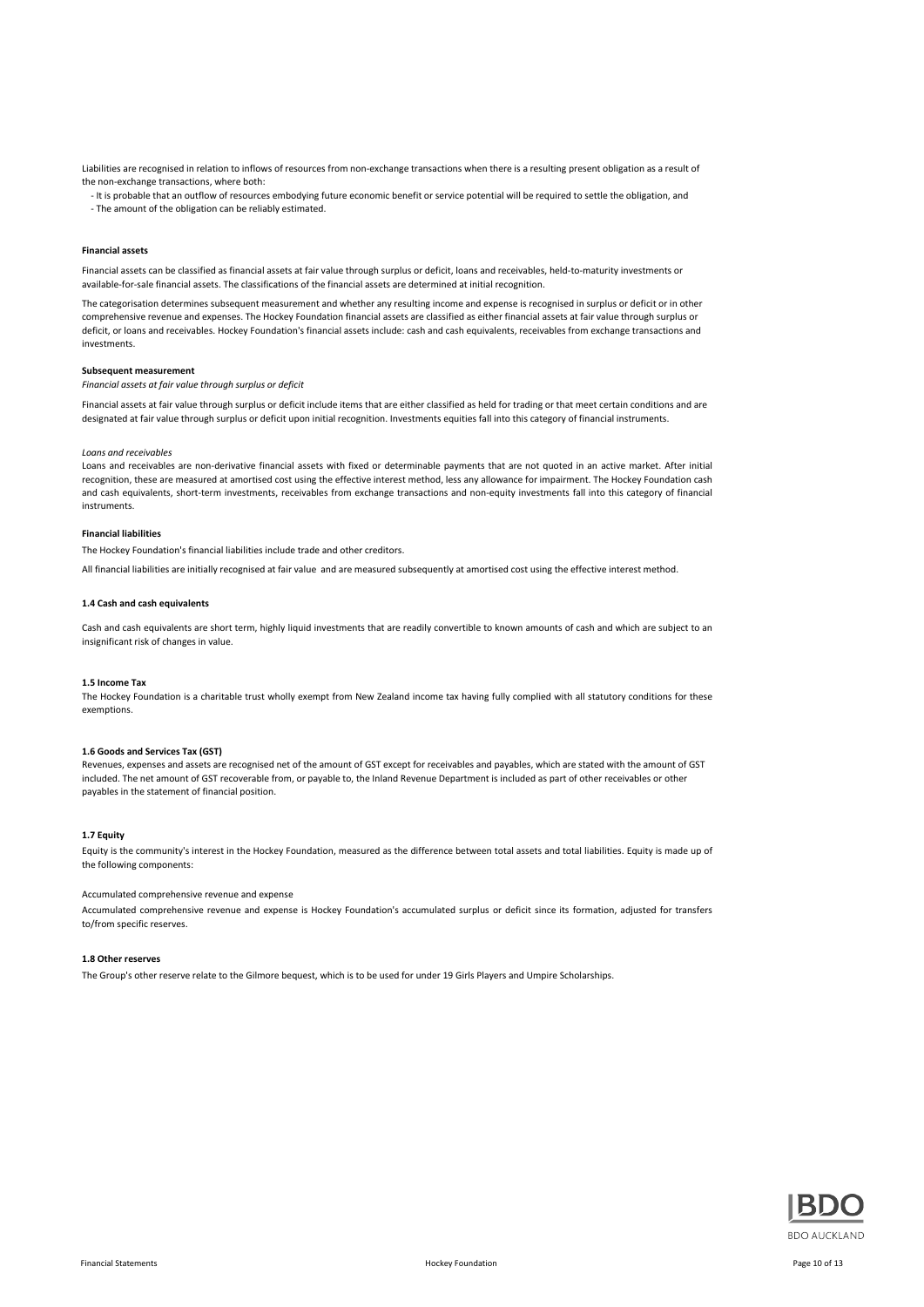#### **1.9 Significant accounting judgements, estimates and assumptions**

The preparation of the Hockey Foundation's financial statements requires management to make judgements, estimates and assumptions that affect the reported amounts of revenues, expenses, assets and liabilities, and the accompanying disclosures, and the disclosure of contingent liabilities. Uncertainty about these assumptions and estimates could result in outcomes that require a material adjustment to the carrying amount of assets or liabilities affected in future periods. Key judgements, estimates and assumptions include:

#### *Revenue recognition - non-exchange revenue (conditions vs. restrictions)*

Revenue from non-exchange transactions is recognised as revenue when there are no contractual restrictions imposed by the giver requiring repayment in the event that the revenue is unspent at balance date. Management make a judgement on the value received (where the revenue stream is not received in cash or not easily measurable) and as to the existence of any conditions and restrictions attached to the revenue stream.

#### *COVID-19 pandemic*

In December 2019, a new virus, COVID-19, was detected in Wuhan, China. The virus was soon common in other countries and on 11 March 2020, the World Health Organisation declared that the outbreak be considered a pandemic.

The outbreak of this pandemic has resulted in a substantial reduction in economic activity throughout the world as governments have introduced measures (such as the closure of national borders, the closure of non-essential businesses, the cancellation of public events and imposition of restrictions on individuals) in an attempt to reduce the transmission of the virus.

 In mid-February 2021, community transmission of COVID-19 was detected in Auckland, and the New Zealand Government again placed restrictions on businesses, organisations and individuals within New Zealand. Those restrictions were fully lifted by mid-March 2021.

In mid - August 2021 New Zealand moved to a level 4 lockdown, of which Auckland remained in until mid September. Auckland remained in lockdown until December 2021.

During the lockdown period, the Hockey Foundation was operating at limited capacity, which resulted in revenue falling below forecast levels.

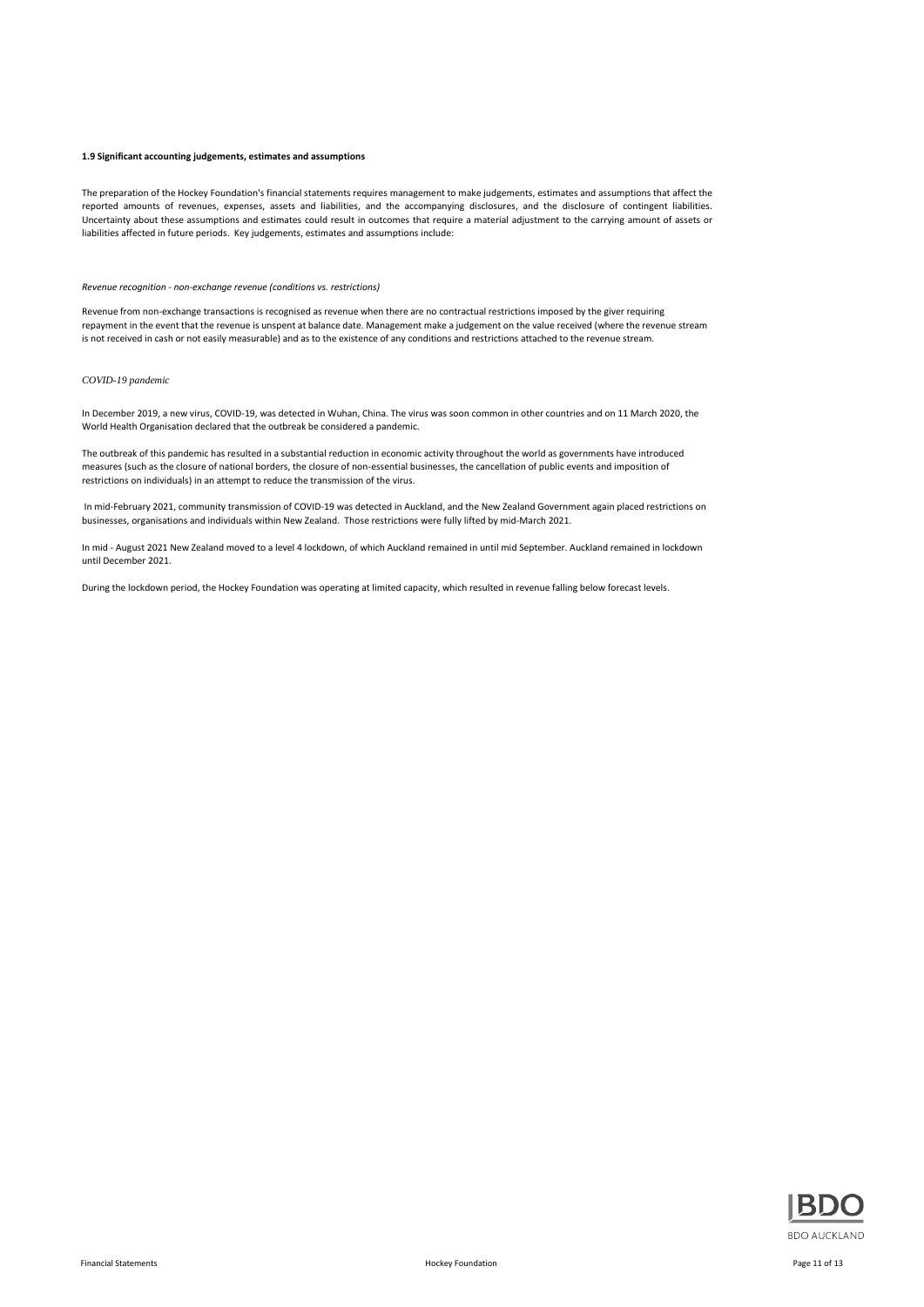## Notes to the Financial Statements

## Hockey Foundation For the year ended 31 December 2021

| 2. Categories of financial assets and liabilities (carrying amounts) | 2021      | 2020      |
|----------------------------------------------------------------------|-----------|-----------|
| Financial Assets (within statement of financial position)            |           |           |
| Loans and receivables                                                |           |           |
| Cash and deposits at bank with maturities of less than 3 months      | 24.859    | 111,289   |
| Investments                                                          | 675,772   | 805,213   |
| Fair Value through Surplus or Deficit<br>Investments                 | 941,764   | 828,756   |
| Total Financial Assets (within statement of financial position)      | 1,642,395 | 1,745,258 |
| <b>Financial Liabilities - at amortised cost</b>                     |           |           |
| Trade and Other Creditors                                            | 5,363     | 54        |
| Total Financial liabilities - at amortised cost                      | 5,363     | 54        |
| 3. Cash and cash equivalents                                         | 2021      | 2020      |
| Cash at bank and deposits                                            | 24,859    | 111,289   |
| Total Cash and cash equivalents                                      | 24,859    | 111,289   |
|                                                                      |           |           |

| 4. Investments                                                                | 2021      | 2020      |
|-------------------------------------------------------------------------------|-----------|-----------|
| Cash investments at bank and financial institutions                           | 188,740   | 519,882   |
| Fixed interest deposits                                                       | 487,032   | 285,331   |
| Property                                                                      |           | 34,220    |
| Equity securities (New Zealand and internationally publicly listed and other) | 941,764   | 794,536   |
| <b>Total Investments</b>                                                      | 1,617,536 | 1,633,969 |
| Current                                                                       | 1,617,536 | 1,633,969 |
| <b>Total Investments</b>                                                      | 1,617,536 | 1,633,969 |
|                                                                               |           |           |
| 5. Hockey Foundation - Breakdown of Other Reserves                            | 2021      | 2020      |
| <b>Chica Gilmore</b>                                                          |           |           |
| Balance at start of year                                                      | 50,000    | 50,000    |
| Balance at end of year                                                        | 50,000    | 50,000    |
| <b>Total Other Reserves</b>                                                   | 50,000    | 50,000    |

The Chica Gilmore bequest is to be used for Under 19 Girls Players and Umpires Scholarships.